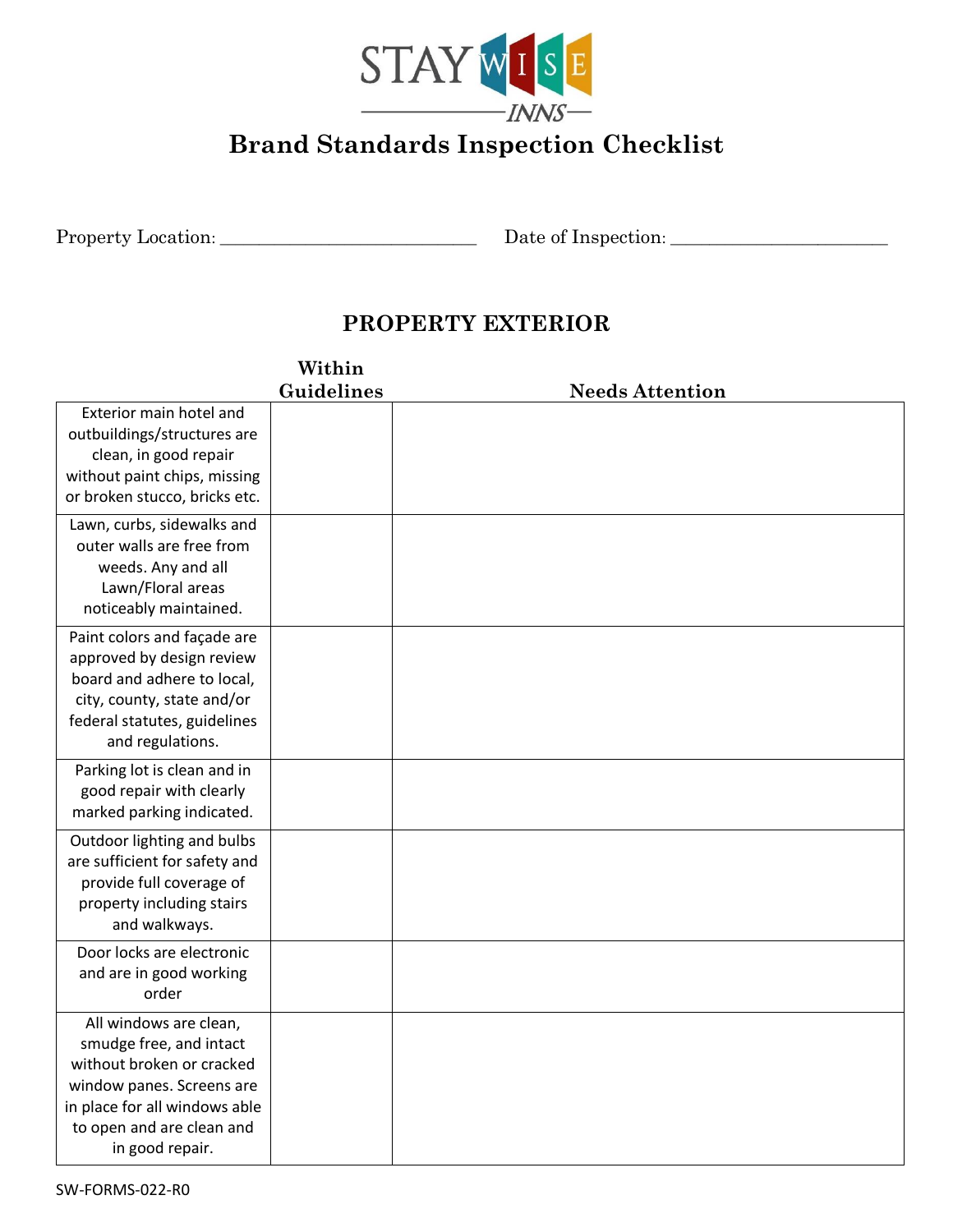| All outdoor signs are clean     |  |
|---------------------------------|--|
| and in good working order.      |  |
| The brand's logo is             |  |
| incorporated in addition to     |  |
| being approved by design        |  |
| review board.                   |  |
| All signage meets any and       |  |
| all local, city, county, state, |  |
| federal guidelines, statutes    |  |
| and regulations.                |  |

## **PROPERTY GUEST COMMON AREAS**

|                                                                                                                                                                                                                                                         | Within     |                        |
|---------------------------------------------------------------------------------------------------------------------------------------------------------------------------------------------------------------------------------------------------------|------------|------------------------|
|                                                                                                                                                                                                                                                         | Guidelines | <b>Needs Attention</b> |
| Areas are clean and 'clutter'<br>free. Floors, tables, chairs<br>etc. are kept and<br>maintained free of all food<br>particles and other debris.                                                                                                        |            |                        |
| The licensee has posted at<br>the front counter:<br>This Stay Wise Inns is<br>independently owned<br>and/or operated by (insert<br>legal operating entity name<br>here).                                                                                |            |                        |
| No visible 'taped' items are<br>on walls, counters etc.<br>Visuals or signs of a very<br>temporary nature, (i.e. pool<br>closed for maintenance) are<br>adhered, tastefully with<br>double stick tape and is<br>typed and laminated, not<br>handwritten |            |                        |
| The check-in counter is<br>maintained and clutter free.<br>Only items necessary for<br>guest check-in are present.                                                                                                                                      |            |                        |
| The Stay Wise Inns<br>Eggcellent Breakfast <sup>™</sup> is<br>implemented according to<br>the Stay Wise Inns<br><b>Implementation Guide</b>                                                                                                             |            |                        |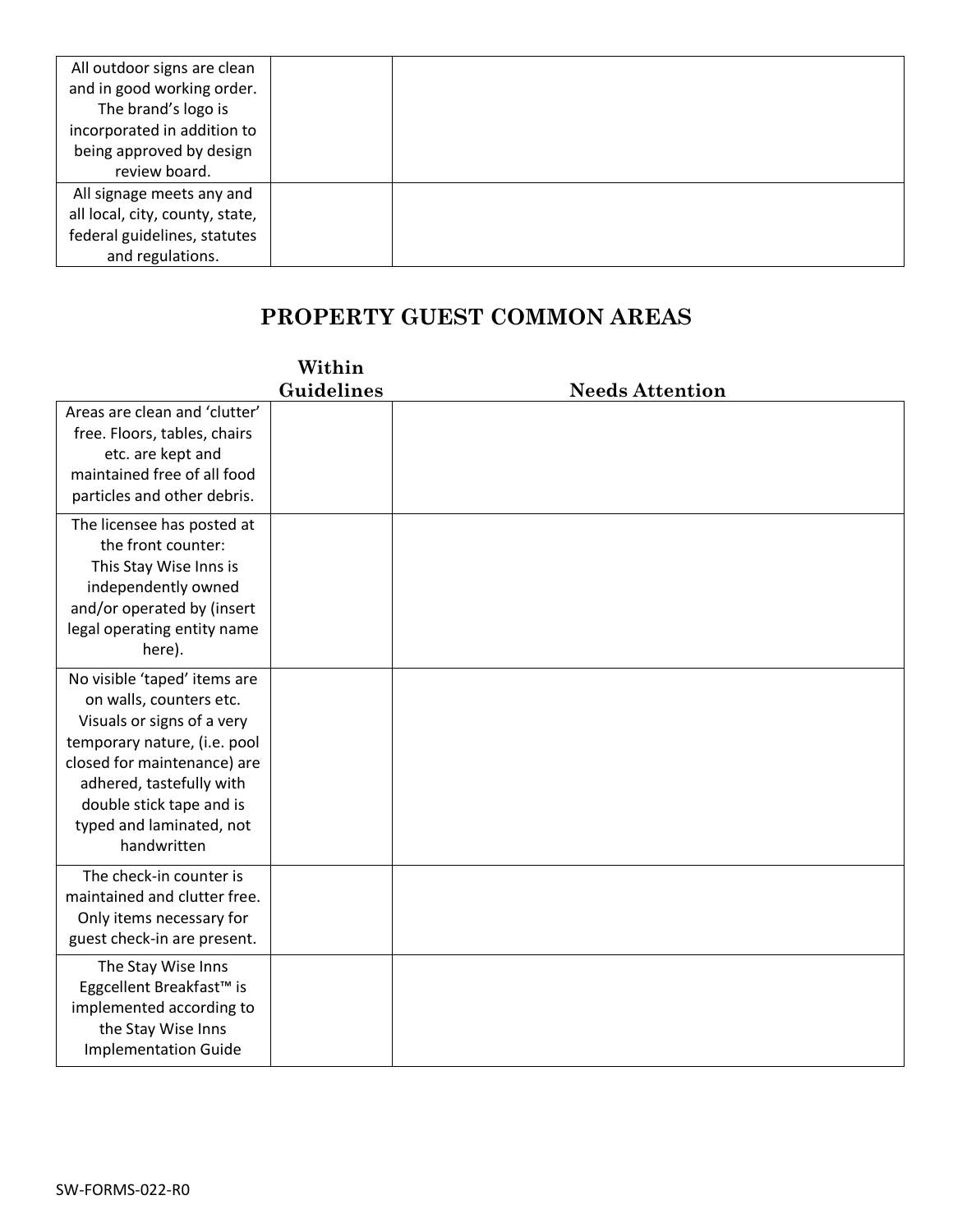## **GUEST ROOMS**

#### **Within**

|                                                                                                                                                                                                                                   | Guidelines | <b>Needs Attention</b> |
|-----------------------------------------------------------------------------------------------------------------------------------------------------------------------------------------------------------------------------------|------------|------------------------|
| Each room has matching<br>and coordinating design<br>elements and furniture<br>within the room.                                                                                                                                   |            |                        |
| All room designs meet final<br>approval by the brand's<br>design review board                                                                                                                                                     |            |                        |
| All flooring (carpet,<br>laminate, tile, etc) is in good<br>repair without stains, holes,<br>burn marks, etc. All<br>adjoining flooring<br>coordinates and is<br>aesthetically pleasing as<br>part of the overall room<br>design. |            |                        |
| All drapes are in good repair<br>on both sides, without<br>stains, holes, rips or odors.<br>Drapes are attached with<br>proper hardware and<br>proper opening and closing<br>mechanisms in proper<br>working order.               |            |                        |
| All bedding items are clean,<br>debris, soil, and odor free<br>and well maintained<br>without holes, tears, or<br>visible signs of age.                                                                                           |            |                        |
| Bedding is folded open to<br>display the pillows and give<br>a large visible impression of<br>the 'inner' bedding.                                                                                                                |            |                        |
| Sheets and pillowcase are<br>white and of 180 thread<br>count or better and in good<br>repair, without rips, holes,<br>stains etc.                                                                                                |            |                        |
| Artwork is tasteful and<br>coordinates with the room<br>to give and provide an<br>overall pleasing impression.                                                                                                                    |            |                        |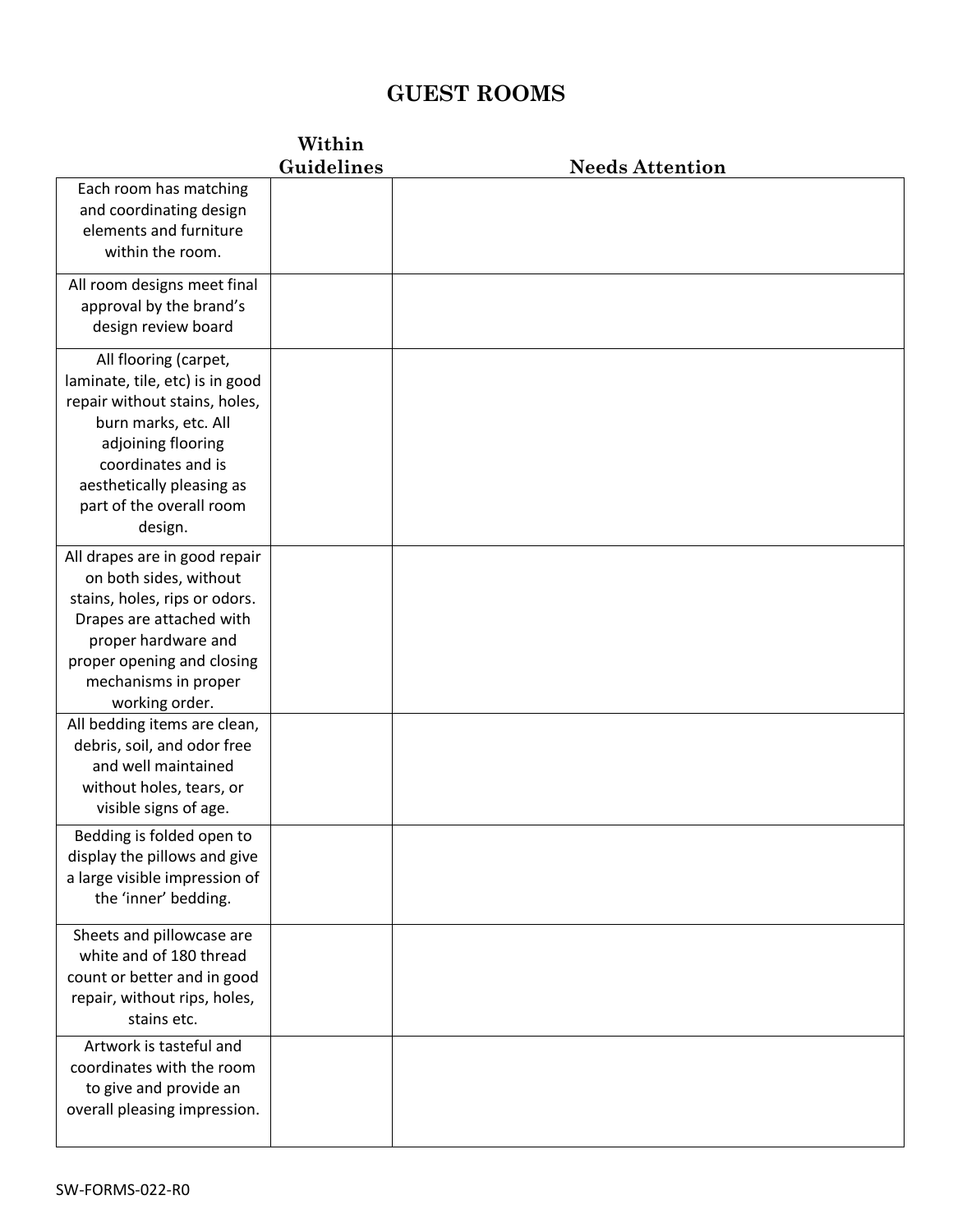| Lampshades are clean, stain                           |  |
|-------------------------------------------------------|--|
| and dust free and in good                             |  |
| repair and coordinate with                            |  |
| room design.                                          |  |
| All side goods are of the                             |  |
| same design and finish                                |  |
| within each room and are                              |  |
| approved by design review                             |  |
| board                                                 |  |
|                                                       |  |
| Mattresses are pillow top or<br>hotel standard medium |  |
|                                                       |  |
| quality, in good repair and<br>clean/odor free. All   |  |
| mattresses are used with a                            |  |
| standard or better mattress                           |  |
| pad that is clean, stain and                          |  |
| odor free and in good repair                          |  |
|                                                       |  |
| Pillows are clean and free of                         |  |
| rips, tears, odors, stains etc.                       |  |
| All pillows are covered with                          |  |
| a pillowcase.                                         |  |
| All beds meet the minimum                             |  |
| requirements for quantity                             |  |
| of pillows:                                           |  |
| Double/Queen - 3 standard                             |  |
| pillows each. King - option                           |  |
| of 5 standard sized pillows                           |  |
| or 3 king size, per bed.                              |  |
| Guest room towels are                                 |  |
| white and of medium to                                |  |
| good quality. Towels are                              |  |
| without stains, rips and                              |  |
| without visible wear.                                 |  |
| All rooms have a minimum                              |  |
| of 3 bath towels, 3 hand                              |  |
| towels, 3 washcloths and 1                            |  |
| bathmat.                                              |  |
| The following room items                              |  |
| are present in each guest                             |  |
| room and are clean and in                             |  |
| good repair and working                               |  |
| order.:                                               |  |
| Coffee Maker                                          |  |
| Microwave                                             |  |
| Refrigerator                                          |  |
| <b>Clock Radio</b>                                    |  |
| Hair Dryer                                            |  |
| TV (must be a mounted flat                            |  |
| screen $-27$ " or larger)                             |  |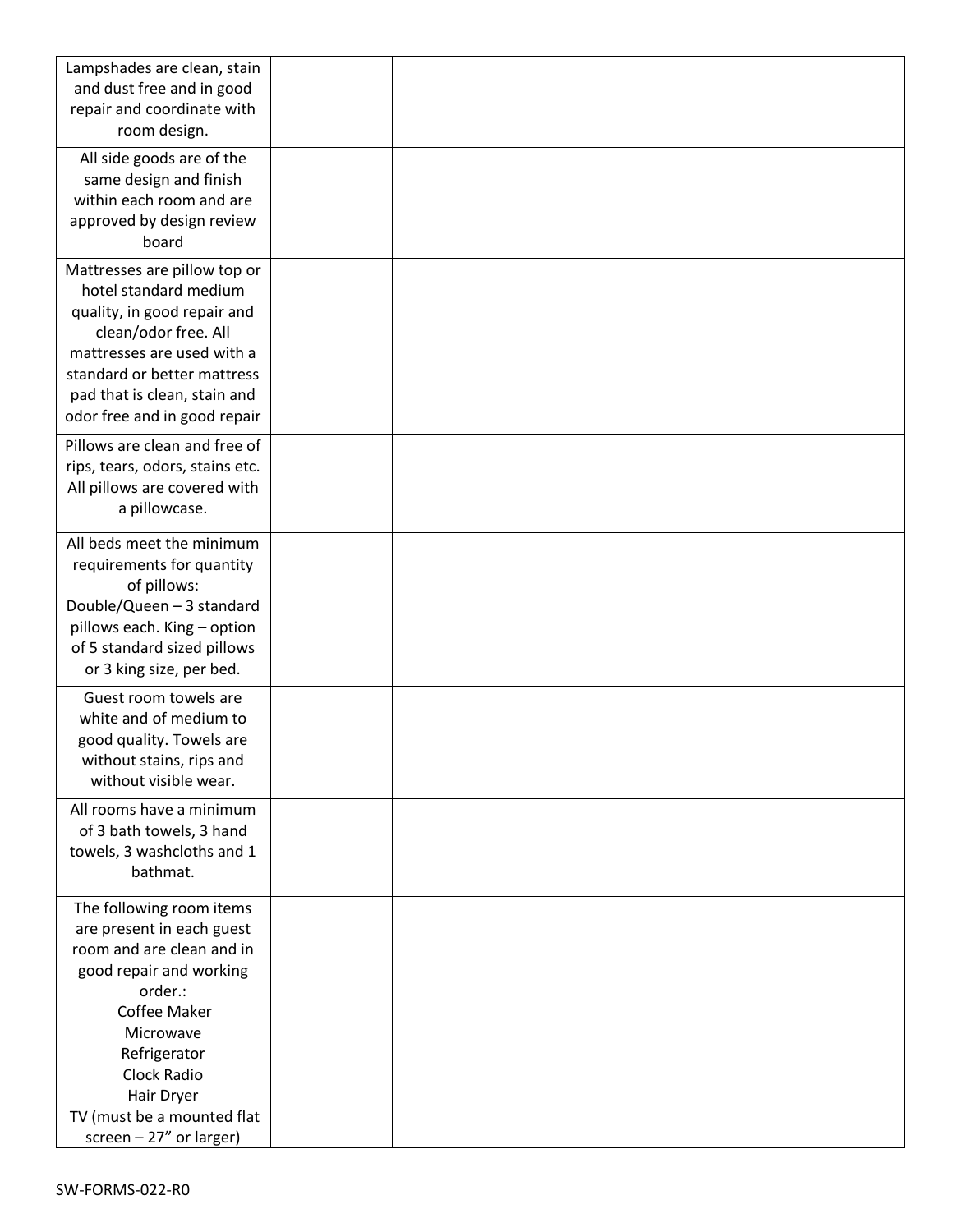| Clothing rack with supplied  |  |
|------------------------------|--|
| hangars                      |  |
| Free Wi-fi                   |  |
| Iron Ironing Board           |  |
| Deadbolt on door             |  |
| Full length mirror           |  |
| Bedside reading light with   |  |
| 'reachable' switch           |  |
| The following guest          |  |
| amenities are supplied for   |  |
| each and every guest room:   |  |
| Coffee, Regular and Decaf    |  |
| Tea, Regular and Decaf       |  |
| Condiments including sugar,  |  |
| artificial sweetener, stir   |  |
| sticks                       |  |
| Face Soap - min of .5 oz     |  |
| Bath Soap - bar style in min |  |
| of 1 oz size                 |  |
| Shampoo - min .5 oz in       |  |
| tube or bottle with easy     |  |
| open cap. No tear open       |  |
| packages permitted.          |  |
| Conditioner - min .5 oz in   |  |
| tube or bottle with easy     |  |
| open cap. No tear open       |  |
| packages permitted.          |  |
| 5 Makeup Remover             |  |
| Towelette                    |  |
| Toilet Paper - one on roll   |  |
| and one supplied extra shall |  |
| be present. Quilted 2-ply    |  |
| minimum standard             |  |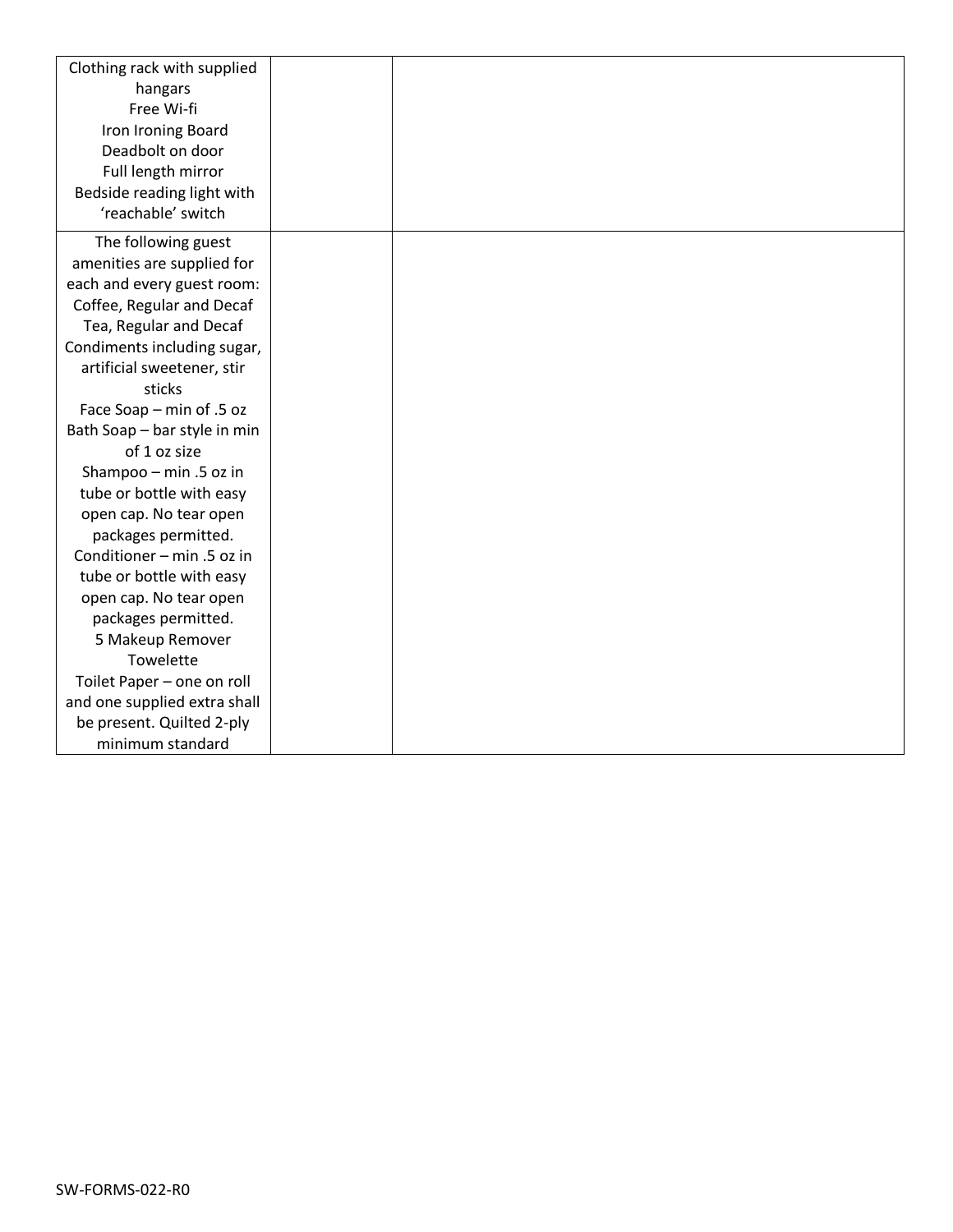## **ONLINE BRAND PRESENCE**

## **Within**

|                              | Guidelines | <b>Needs Attention</b> |
|------------------------------|------------|------------------------|
| The brand licensee is        |            |                        |
| included in the brand's      |            |                        |
| corporate website,           |            |                        |
| www.staywiseinns.com.        |            |                        |
| This includes the property's |            |                        |
| information (location,       |            |                        |
| address, phone, property     |            |                        |
| pictures, etc)               |            |                        |
| Property specific satellite  |            |                        |
| (property specific) website  |            |                        |
| is completed and in good     |            |                        |
| working order and is         |            |                        |
| executed by the brand or     |            |                        |
| third party designee         |            |                        |
| All social media outlets, ie |            |                        |
| Facebook, Instagram,         |            |                        |
| Twitter etc meet the         |            |                        |
| approval of the brand's      |            |                        |
| design review board.         |            |                        |
|                              |            |                        |

#### **LOGO USAGE**

|                             | Within     |                        |
|-----------------------------|------------|------------------------|
|                             | Guidelines | <b>Needs Attention</b> |
| The Stay Wise Inns Logo is  |            |                        |
| used in accordance with the |            |                        |
| brand standards. All        |            |                        |
| letterhead, business cards, |            |                        |
| printed materials, signs,   |            |                        |
| online usage, etc. of the   |            |                        |
| logo has been approved by   |            |                        |
| the brand's design review   |            |                        |
| board.                      |            |                        |